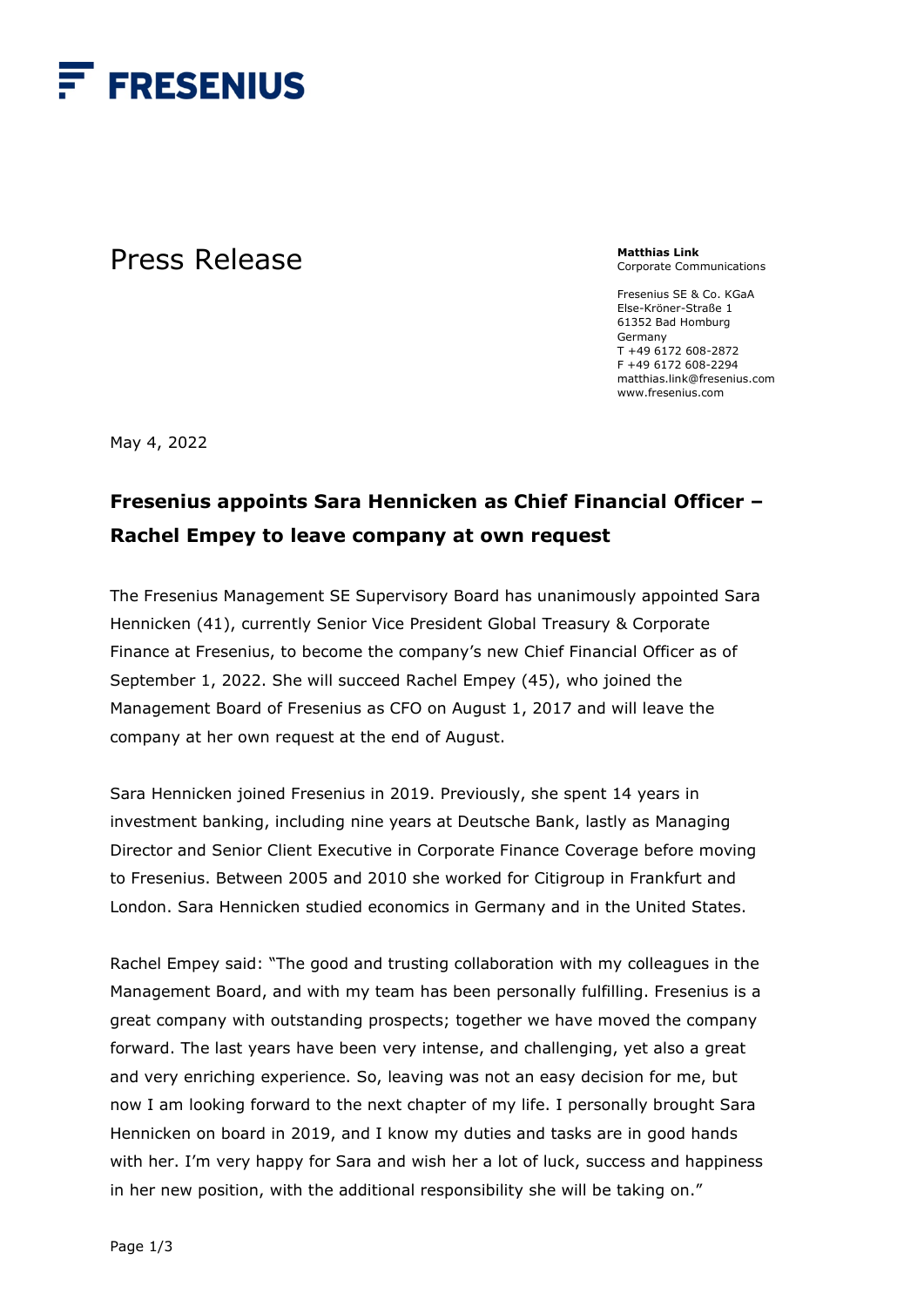Wolfgang Kirsch, Chairman of the Supervisory Board of Fresenius, said: "Rachel Empey further developed Fresenius' finance department and made it ready for the future. During her time here – part of which was heavily impacted by the pandemic – she also set in motion important changes and improvements in her other areas of responsibility, such as IT. On behalf of the entire Supervisory Board, I want to thank her for all her contributions and hard work. In Sara Hennicken, we have an innovative, young and yet highly experienced financial expert from within the company who will assure continuity in this area but also bring in new ideas. She is ideally qualified for this position. Together with our CEO Stephan Sturm and her other Management Board colleagues, she will contribute to the future success of our healthcare group."

Stephan Sturm, CEO of Fresenius, said: "I'm sorry that Rachel is leaving our company. Over these last years, we always worked well together, very collegially and with great trust, and I especially valued her as a sparring partner during our discussions about the company's growth strategy. But, of course, I respect her decision, and wish Rachel all the very best for this new chapter of her life. At the same time, I am very much looking forward to working with Sara, who will enrich our management team with her personality, experience and ideas. We will be working together even more closely than before to create the optimal foundations for financing our healthy growth, and the sustainable success of our company."

Sara Hennicken said: "I am very happy about the confidence and trust being placed in me, and greatly looking forward to the new tasks ahead. As a globally active healthcare company, Fresenius makes an important contribution to society with which I can very much identify. Over the past years, I've been able to realign my department and modernize our financing structure. The excellent group-wide collaboration with my colleagues has been especially valuable. In my new position I want to build on this, for the benefit of our company."

# # #

Fresenius is a global healthcare group, providing products and services for dialysis, hospital and outpatient medical care. In 2021, Group sales were €37.5 billion. On March 31, 2022, the Fresenius Group had 317,242 employees worldwide.

For more information visit the Company's website at [www.fresenius.com.](http://www.fresenius.com/) Follow us on social media: [www.fresenius.com/socialmedia](http://www.fresenius.com/socialmedia)

This release contains forward-looking statements that are subject to various risks and uncertainties. Future results could differ materially from those described in these forward-looking statements due to